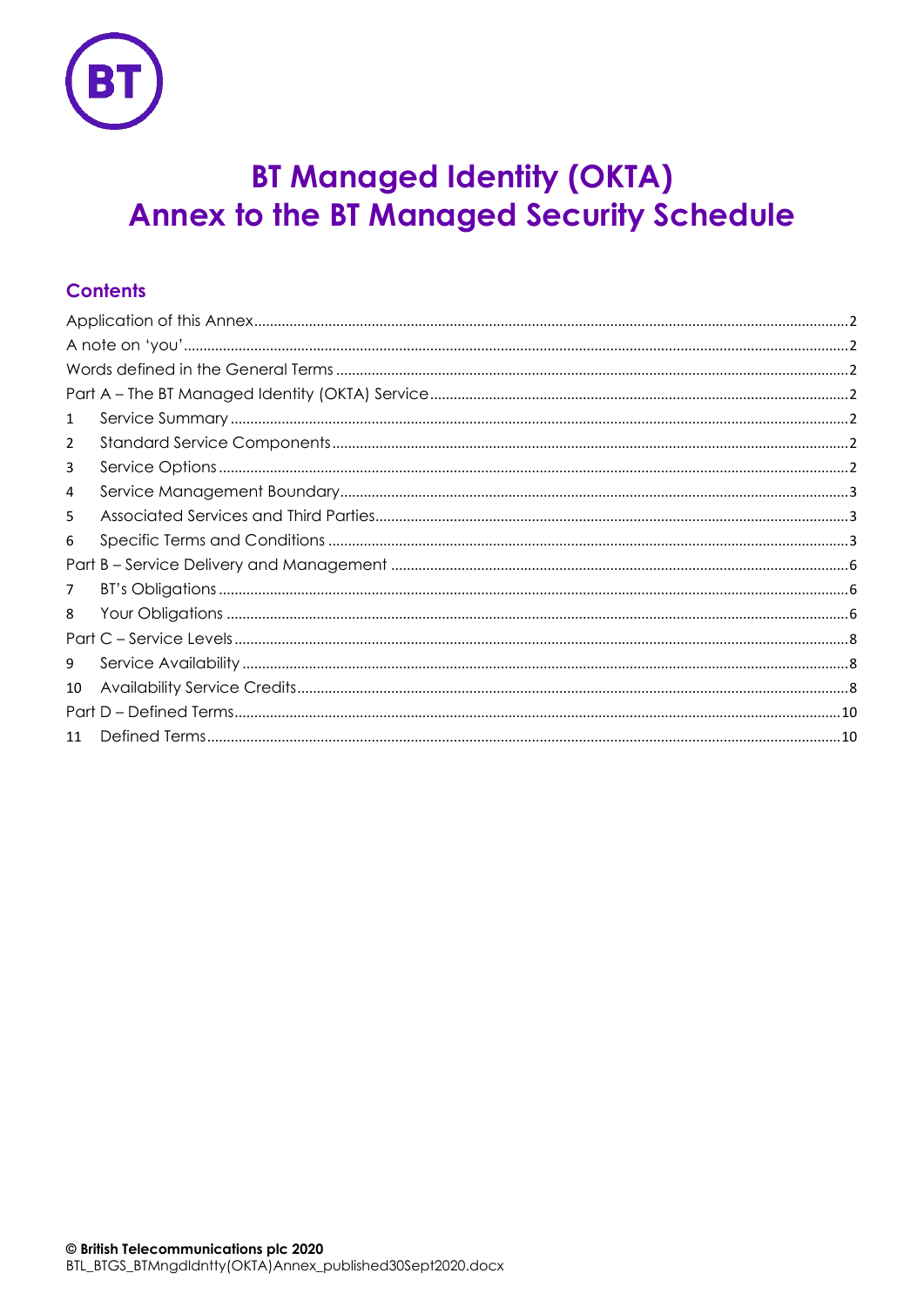

## <span id="page-1-0"></span>**Application of this Annex**

This BT Managed Identity (OKTA) Annex (the "**Annex**") sets out the additional terms that will apply where BT provides you with the BT Managed Identity (OKTA) Service. The terms of this Annex apply in addition to the terms set out in:

- (a) the Schedule; and
- (b) the General Terms.

#### <span id="page-1-1"></span>**A note on 'you'**

'You' and 'your' mean the Customer.

#### <span id="page-1-2"></span>**Words defined in the General Terms**

Words that are capitalised but have not been defined in this Annex have the meanings given to them in the General Terms or the Schedule.

# <span id="page-1-3"></span>**Part A – The BT Managed Identity (OKTA) Service**

#### <span id="page-1-4"></span>**1 Service Summary**

BT will work with the Supplier to provide you with the BT Managed Identity (OKTA) Service. The BT Managed Identity (OKTA) Service provides you with a leading identity solution providing Single-Sign On, Multi-Factor Authentication, Universal Directory and Lifecycle Management for both cloud based and on-premise applications. The BT Managed Identity (OKTA) Service is comprised of:

- 1.1 all of the Standard Service Components; and
- 1.2 any of the BT Managed Identity (OKTA) Service Options set out in Paragraph [3](#page-1-6) that are selected by you as set out in any applicable Order,

(the "**BT Managed Identity (OKTA) Service**").

#### <span id="page-1-5"></span>**2 Standard Service Components**

BT will provide you with all the following standard service components in accordance with the details set out in any applicable Order ("**Standard Service Components**"):

- 2.1 **Foundation, Foundation Plus or Premium** as set out in Appendix 1 to this Annex.
- 2.2 **Service Software**: BT will provide to you the right to access and use the Service Software for the number of purchased Users.
- <span id="page-1-7"></span>2.3 **Customer Portal**: BT will provide to you the right to access and use the Supplier's web-based User interface ("**Customer Portal**").
	- 2.3.1 The Customer Portal is an administrative portal to provide a Single Sign-On to access your chosen applications.
	- 2.3.2 The Customer Portal gives you a primary Administrator account that will allow you to create multiple Administrators and enables you to:
		- (a) review statistics of all access attempts and blocked IP Addresses;
		- (b) review application usage and User usage of access; and
		- (c) enable automated Workflows depending on the Graded Service Tier you have selected.
	- 2.3.3 If you select the Premium Graded Service Tier your access to the Customer Portal will be restricted to read-only access.
- <span id="page-1-8"></span>2.4 **Simple Service Requests**: BT will provide you with the following number of allowances for simple policy changes to your BT Managed Identidy (OKTA) Service per Month once it is accepted into service ("**Simple Service Requests**"):
	- 2.4.1 10 for Foundation;
	- 2.4.2 15 for Foundation Plus; and
	- 2.4.3 20 for Premium.

# <span id="page-1-6"></span>**3 Service Options**

BT will provide you with any of the following options ("**Service Options**") as set out in any applicable Order and in accordance with the details set out in that Order:

3.1 **Preview Sandbox**: with Preview Sandbox you have access to a second fully functioning version of your tenant to test things like AD integrations and application configurations prior to pushing them out to your full set of Users.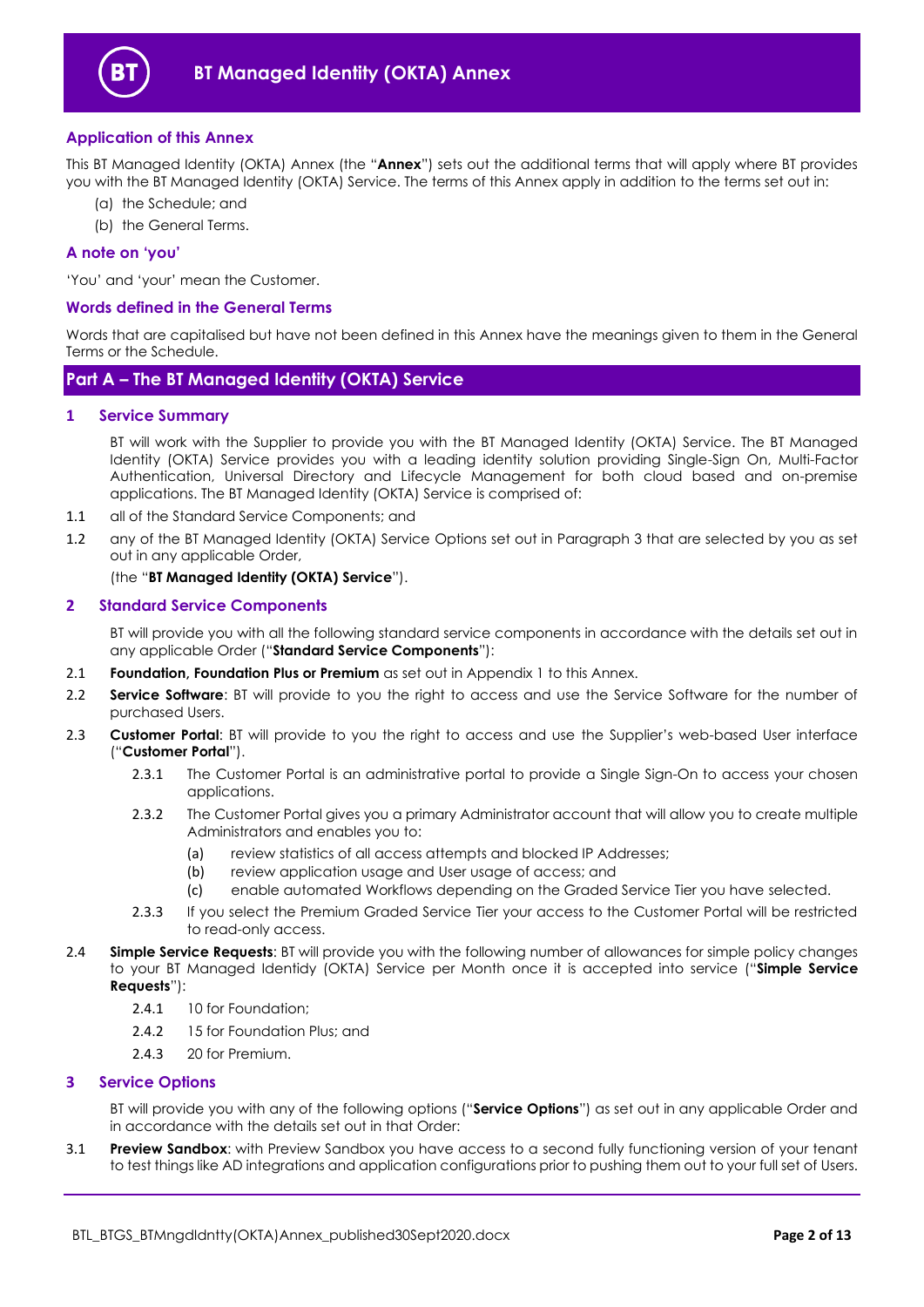

- 3.2 **EU-Hosted Cell**: with EU-Hosted Cell you have the option to have the Cell hosted in the European Union.
- 3.3 **APAC-Hosted Cell**: with APAC-Hosted Cell you have the option to have the Cell hosted in the Asia Pacific.
- 3.4 **HIPAA Compliant Cell**: this is specifically designed to meet the US Health Insurance Portability and Accountability Act 1996 requirements for service providers. From end to end encryption of data to dedicated hardware this Cell enables organisations to manage employee, vendor and patient identities.
- 3.5 **FedRAMP Compliant Cell**: this is specifically designed to meet the US Federal Risk and Authorisation Management Programme requirements for service providers. From end to end encryption of data to dedicated hardware this Cell enables organisations to manage employee, vendor and other identities.
- 3.6 **Customised Application Build**: this is an option where BT can configure application access unique to your solution.
- 3.7 **Professional Services**: BT may provide, at an additional Charge, Professional Services with each Order, to support your initial configuration of the BT Managed Identity (OKTA) Service and the ongoing operation of the BT Managed Identity (OKTA) Service.
- 3.8 **Ad Hoc Consultancy**: BT may provide at an additional Charge our consultancy services that may be required to determine the Graded Service Tier that is required for each solution.

# <span id="page-2-0"></span>**4 Service Management Boundary**

- <span id="page-2-3"></span>4.1 BT will provide and manage the BT Managed Identity (OKTA) Service as set out in Parts A, B and C of this Annex and as set out in the Order. The service management boundary is the point where traffic enters and leaves the infrastructure owned or controlled by the Supplier ("**Service Management Boundary**").
- 4.2 BT will have no responsibility for the BT Managed Identity (OKTA) Service outside the Service Management Boundary including:
	- 4.2.1 issues on User machines (e.g. operating system, coding languages and security settings);
	- 4.2.2 end to end network connectivity (e.g. your network or networking equipment, Internet connectivity);
	- 4.2.3 identity source management;
	- 4.2.4 policy ownership; or
	- 4.2.5 security information and event management analysis.
- 4.3 BT does not guarantee that the BT Managed Identity (OKTA) Service will detect or block all malicious threats.
- 4.4 BT does not make any representations, whether express or implied, about the interoperability between the BT Managed Identity (OKTA) Service and any Customer Equipment.
- 4.5 Certain Service Options may require you to have specific Customer Equipment that meets minimum specifications, communicated to you by BT or the Supplier, to benefit from full functionality. BT will not be responsible for any inability to provide the BT Managed Identity (OKTA) Service or degradation of the BT Managed Identity (OKTA) Service where you use the BT Managed Identity (OKTA) Service without the required Customer Equipment.

# <span id="page-2-1"></span>**5 Associated Services and Third Parties**

- 5.1 You will provide and maintain an Internet connection at the Site(s) at all times for use with the BT Managed Identity (OKTA) Service, including providing and maintaining any Customer Equipment necessary for such connection. You will pay all charges related to provision, maintenance and use of such Internet connections and report any incidents on the Internet connections directly to the Supplier of the compatible Internet connections.
- 5.2 If BT provides you with any services other than the BT Managed Identity (OKTA) Service this Annex will not apply to those services and those services will be governed by their separate terms and conditions.

# <span id="page-2-2"></span>**6 Specific Terms and Conditions**

#### 6.1 **Customer Portal**

- 6.1.1 You will have access to the Supplier's Internet based Customer Portal, as set out in Paragraph [2.3.](#page-1-7)
- 6.1.2 You may allow multiple Administrators to access the Customer Portal. You will give each of your Administrators a unique login and provide management access or read only privileges specific to each Graded Service Tier.

#### 6.2 **Standard of Service**

The BT Managed Identity (OKTA) Service will not prevent or detect all threats and unauthorised actions.

#### 6.3 **Customer Transaction Logs**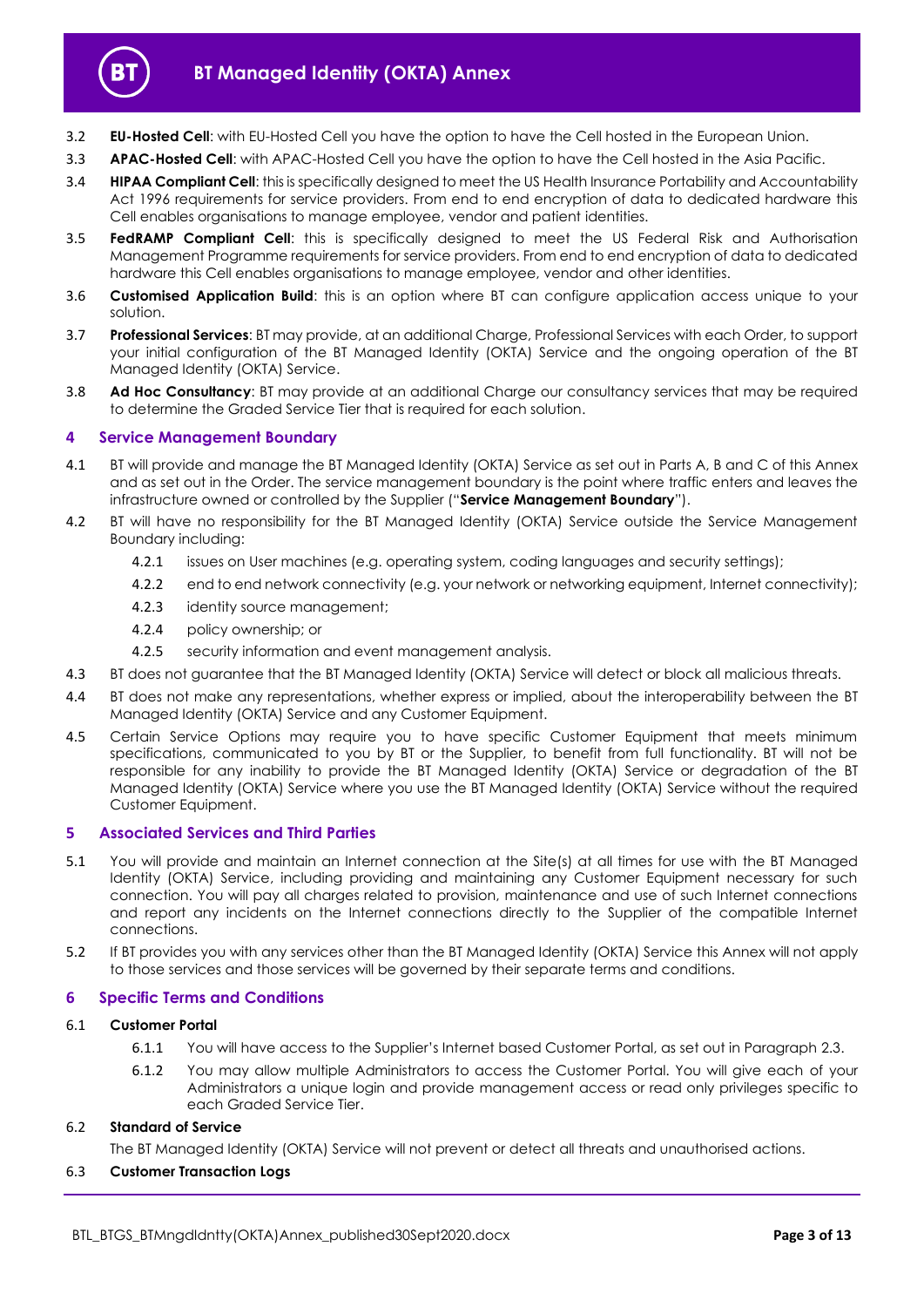

- 6.3.1 BT and the Supplier may use, reproduce, store, modify, and display the information from the Customer Transaction Logs for the purpose of providing the BT Managed Identity (OKTA) Service.
- 6.3.2 BT and the Supplier may use the malware, spam, botnets or other information related to the BT Managed Identity (OKTA) Service for the purpose of:
	- (a) maintaining and improving the BT Managed Identity (OKTA) Service;
	- (b) complying with all legal or contractual requirements;
	- (c) making malicious or unwanted content anonymously available to its licensors for the purpose of further developing and enhancing the BT Managed Identity (OKTA) Service;
	- (d) anonymously aggregating and statistically analysing the content; and
	- (e) other uses related to the analysis of the BT Managed Identity (OKTA) Service.
- <span id="page-3-0"></span>6.3.3 The Supplier will retain the Customer Transaction Logs for rolling 90 day periods during the provision of the BT Managed Identity (OKTA) Service.
- 6.3.4 At the end of the BT Managed Identity (OKTA) Service, the Supplier will delete the Customer Transaction Logs, in accordance with the 90 day retention cycle set out in Paragraph [6.3.3,](#page-3-0) unless you request in writing to BT that the Customer Transaction Logs are maintained for an additional time period, which will be subject to agreement and an additional Charge to be agreed between you and the Supplier.

#### 6.4 **Suggestions, Ideas and Feedback**

6.4.1 You agree that the Supplier and/or BT will have the right to use or act upon any suggestions, ideas, enhancement requests, feedback, recommendations or other information provided by you relating to the BT Managed Identity (OKTA) Service, to the extent it is not your Confidential Information.

#### <span id="page-3-1"></span>6.5 **Excessive User Consumption (applicable for all Graded Service Tiers)**

- 6.5.1 If your number of Users increases by an amount greater than 10% above the level you purchased over the duration of the BT Managed Identity (OKTA) Service, BT or the Supplier will notify you, and you will work with BT or the Supplier on a User reduction plan, or you will work with BT to renegotiate the Charges.
- 6.5.2 If either you and the Supplier or we both are unable to reach a mutually agreeable solution within 90 days of the notice in Paragrap[h 6.5.1,](#page-3-1) then either:
	- (a) BT will increase the Charges by the percentage over the number of purchased Users you are showing; or
	- (b) BT may terminate the affected Order without any liability, except that BT will not refund any prepaid Charges pro-rated for the unused portion of the Minimum Period of Service of the BT Managed Identity (OKTA) Service.

#### 6.6 **Licence**

- 6.6.1 BT gives you a non-exclusive, non-transferable and limited right to access, use and connect to the BT Managed Identity (OKTA) Service in connection with your internal business purposes only.
- 6.6.2 You will not resell or otherwise transfer the BT Managed Identity (OKTA) Service, any Software or other licences granted under this Contract.

#### <span id="page-3-2"></span>6.7 **EULA**

- 6.7.1 BT will only provide the BT Managed Identity (OKTA) Service if you have entered into the end user licence agreement with the Supplier in the form set out at<https://www.okta.com/agreements/> as may be amended or supplemented from time to time by the Supplier ("**EULA**").
- 6.7.2 You will observe and comply with the EULA for all or any use of the applicable Software.
- 6.7.3 In addition to what it says in Clause 15 of the General Terms, if you do not comply with the EULA, BT may restrict or suspend the BT Managed Identity (OKTA) Service upon reasonable Notice, and:
	- (a) you will continue to pay the Charges for the BT Managed Identity (OKTA) Service until the end of the Minimum Period of Service; and
	- (b) BT may charge a re-installation fee to re-start the BT Managed Identity (OKTA) Service.
- 6.7.4 You will enter into the EULA for your own benefit and the rights, obligations, acknowledgements, undertakings, warranties and indemnities granted in accordance with the EULA are between you and the Supplier and you will deal with the Supplier with respect to any loss or damage suffered by either of you as such loss or damage will not be enforceable against BT.
- 6.7.5 Where the EULA is presented in a 'click to accept' function and you require BT to configure or install Software on your behalf, BT will do so as your agent and bind you to the EULA.

#### 6.8 **Invoicing**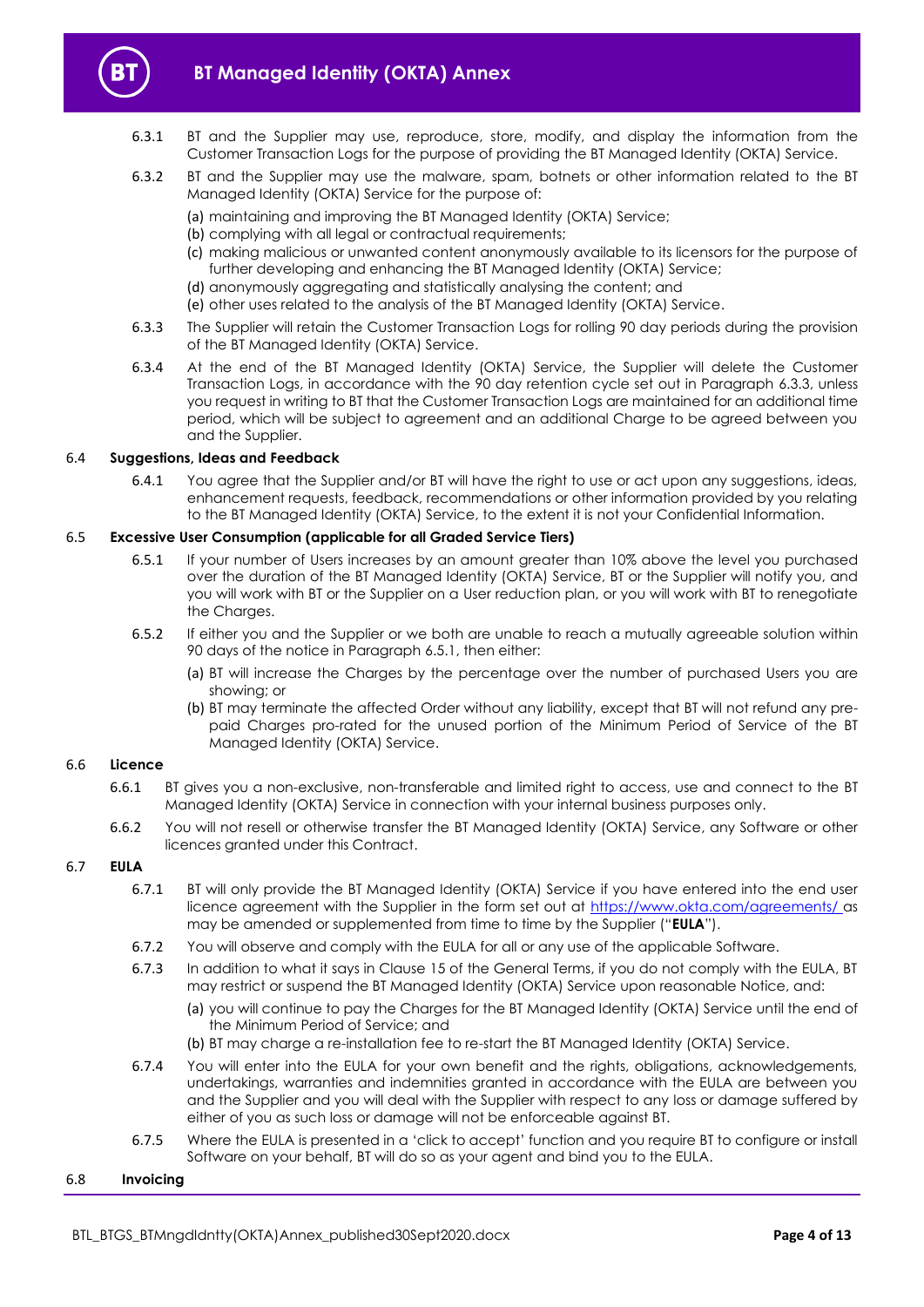

- 6.8.1 BT will invoice you for the Charges for the BT Managed Identity (OKTA) Service as set out in Paragraph [6.8.2](#page-4-0) in the amounts and currency specified in the applicable Order.
- <span id="page-4-0"></span>6.8.2 Unless stated otherwise in an applicable Order, BT will invoice you for:
	- (a) Fixed Charges, in your first invoice, which include:
		- (i) Charges for the applicable Service Software licence relating to SSO, MFA, UD and LCM;
		- (ii) Ad Hoc Consultancy for a fixed number of days, if chosen by you; and
		- (iii) Professional Services if required from the Supplier.
	- (b) Recurring Charges, monthly, quarterly or annually in advance, as selected by you in the Order, on the first day of the applicable period (for any period where the BT Managed Identity (OKTA) Service is provided for less than the relevant invoicing period, the Recurring Charges will be calculated on a monthly or daily basis as applicable). Recurring Charges will be charged from the Service Start Date and include the following:
		- (i) Charges for any applicable Service Options; and
		- (ii) Charges, monthly, quarterly or annually in advance, as selected by you in the Order, on the first day of the applicable period calculated as a percentage of Recurring Charges for the Graded Service Tier.
- 6.8.3 BT may invoice you for any of the following Charges in addition to those set out in the Order:
	- (a) Charges for investigating Incidents reported by you, where BT finds no Incident or that the Incident is outside the BT Managed Identity (OKTA) Service Management Boundary;
	- (b) Charges for restoring Service if the BT Managed Identity (OKTA) Service has been suspended in accordance with Clause 10.1.2 of the General Terms;
	- (c) Charges for cancelling the BT Managed Identity (OKTA) Service in accordance with Clause 16 of the General Terms;
	- (d) Charges for expediting provision of the BT Managed Identity (OKTA) Service at your request after you have been informed of the date for delivering the BT Managed Identity (OKTA) Service; and
	- (e) any other Charges set out in any applicable Order or otherwise agreed between both of us; and
	- (f) any Charges incurred by BT from a supplier or vendor:
		- (i) for reinstating any lapsed software licences or required vendor support agreements where the licences or support agreements have lapsed as a result of any action you have taken or not taken or not complying with BT's instructions; or
		- (ii) if you cancel or terminate the software licence or vendor support agreement during the contract term or renewal period in accordance with Paragraph 5.6.1(d) of the Schedule.

#### 6.9 **Amendments to the Schedule**

- 6.9.1 Paragraph 5.2.1(g) of the Schedule will not apply;
- 6.9.2 Paragraph 5.4 of the Schedule will not apply;
- 6.9.3 Paragraph 5.5 of the Schedule will not apply;
- 6.9.4 Paragraph 5.7 of Schedule will not apply;
- 6.9.5 Paragraph 6.2 of the Schedule will not apply;
- 6.9.6 Paragraph 6.3 of the Schedule will not apply; and
- 6.9.7 Paragraph 9.4 of the Schedule will not apply.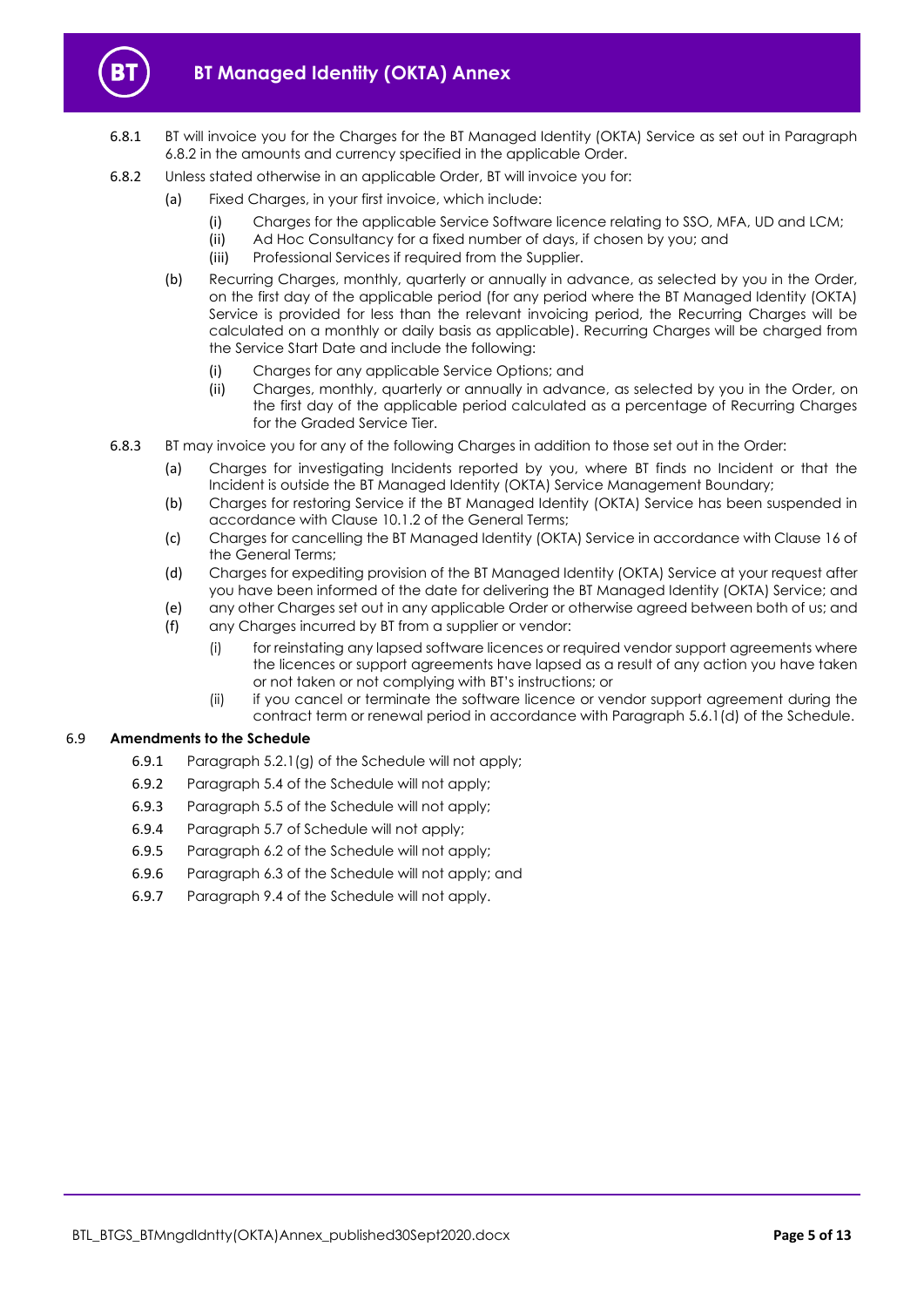

# <span id="page-5-0"></span>**Part B – Service Delivery and Management**

# <span id="page-5-1"></span>**7 BT's Obligations**

#### 7.1 **Service Delivery**

Before the BT Managed Identity (OKTA) Service Start Date and, where applicable, throughout the provision of the BT Managed Identity (OKTA) Service, BT will:

- 7.1.1 provide you with contact details for the Service Desk that you will be able to contact to submit service requests, report Incidents and ask questions about the BT Managed Identity (OKTA) Service including in relation to:
	- (a) login issues;
	- (b) connectivity issues (identified as being due to vendor platforms);
	- (c) policy issues;
	- (d) application access issues;
	- (e) Universal Directory issues;
	- (f) MFA issues;
	- (g) latency issues; and
- 7.1.2 work with you to prepare a deployment plan.

#### 7.2 **During Operation**

On and from the BT Managed Identity (OKTA) Service Start Date, BT:

- 7.2.1 will work with the Supplier as necessary to restore the BT Managed Identity (OKTA) Service as soon as practicable if you report an Incident in the BT Managed Identity (OKTA) Service; and
- 7.2.2 may use its access rights as an Administrator to the Customer Portal to investigate and resolve any Incidents notified by you to BT in accordance with Paragraph 5.2 of the Schedule.

# <span id="page-5-2"></span>**8 Your Obligations**

#### 8.1 **Service Delivery**

Before the BT Managed Identity (OKTA) Service Start Date and, where applicable, throughout the provision of the BT Managed Identity (OKTA) Service by BT, you will:

- 8.1.1 provide BT or the Supplier with any technical data or other information reasonably required by BT or the Supplier without undue delay;
- 8.1.2 establish and maintain your own internal support processes and helpdesk for Users and be responsible for communication with Users;
- 8.1.3 ensure that your firewall configurations and network settings allow the traffic types necessary for BT to provide the BT Managed Identity (OKTA) Service, including;
	- (a) ensuring that external HTTP, HTTPS and FTP over HTTP requests (including all attachments, macros or executable) are set up to be directed through the BT Managed Identity (OKTA) Service by making and maintaining the configuration settings required to direct external traffic via the BT Managed Identity (OKTA) Service, with BT's assistance and support as reasonably required and you acknowledge that this external traffic is dependent on your technical infrastructure; and
	- (b) ensuring that internal HTTP/HTTPS/FTP over HTTP traffic (e.g. to the corporate intranet) is not directed via the BT Managed Identity (OKTA) Service;
- 8.1.4 use Customer Equipment that is interoperable and that meets any Supplier requirements for Service Options that may be communicated to you by BT or the Supplier from time to time;
- 8.1.5 ensure that Customer Equipment is installed and operated according to applicable third party vendor specifications and recommendations, and ensure that Customer Equipment has the capacity to access the Supplier's cloud based platform;
- 8.1.6 where applicable, be responsible for deployment of the Verification App on Users' devices and the configuration and management of all settings relevant to the Verification App;
- 8.1.7 ensure that each User Subscription is only used by a single, individual User and a User Subscription will not be shared between or used by more than one individual;
- 8.1.8 carry out all of your other responsibilities set out in this Contract in a timely and efficient manner. If there are any delays in completion of your responsibilities, BT may adjust any agreed timetable or delivery schedule as reasonably necessary;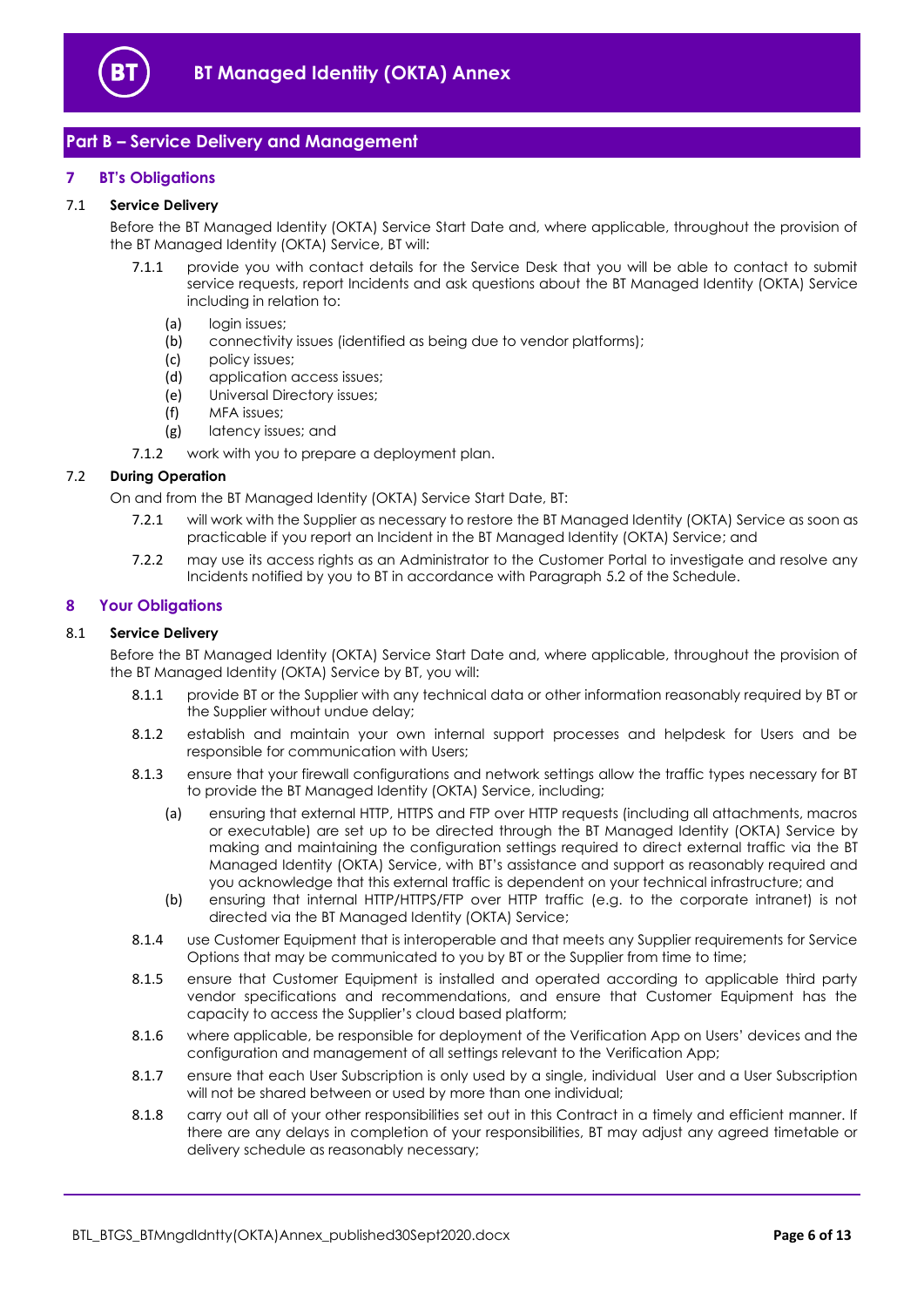

- 8.1.9 in relation to the Customer Portal give each Administrator a unique login and provide management access or read-only, where you select Premium Graded Service Tier, privileges specific to each Administrator; and
- 8.1.10 for UD integration, have at least two agents installed on two separate servers within a domain.

# 8.2 **Service Operation**

On and from the BT Managed Identity (OKTA) Service Start Date, you will:

- 8.2.1 install, configure, monitor and maintain any Customer Equipment connected to the BT Managed Identity (OKTA) Service or used in connection with a Service;
- 8.2.2 undertake all aspects of security policy configuration, including setting up any User groups that may be required on your authentication server which you will reflect in your customer security policy. You will do this using the Customer Portal;
- 8.2.3 provide BT with Notice 14 days in advance of any changes to your network that may impact the working of the BT Managed Identity (OKTA) Service, and provide BT with all necessary details. If this information is not provided within this timeframe, BT will have no liability for a failure or delay in providing any necessary changes to the BT Managed Identity (OKTA) Service configuration; and
- 8.2.4 not reduce the number of Users or User Subcriptions at any time after the BT Managed Identity (OKTA) Service Start Date.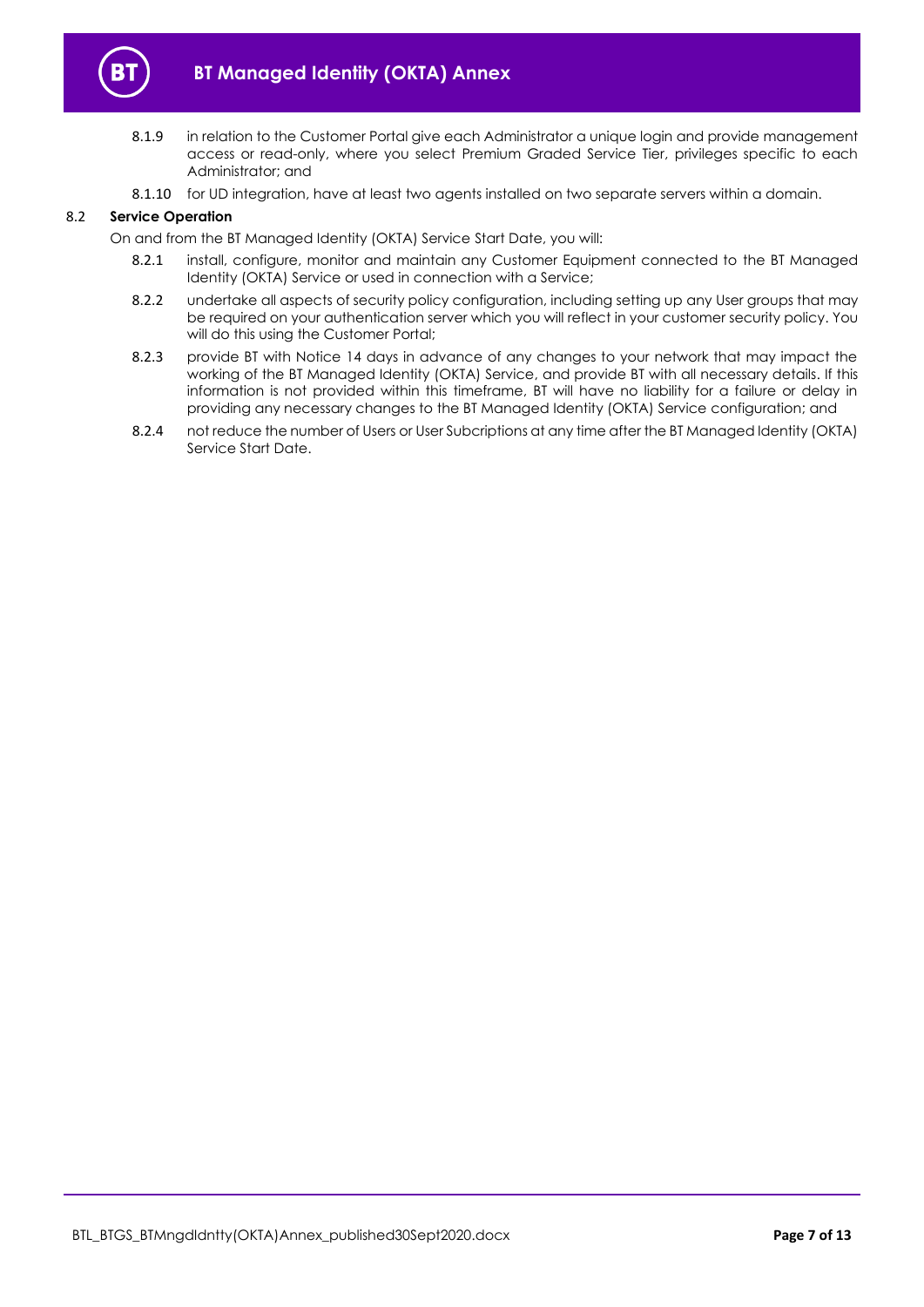

# <span id="page-7-0"></span>**Part C – Service Levels**

## <span id="page-7-1"></span>**9 Service Availability**

#### 9.1 **Availability Commitment**

- 9.1.1 From the Service Start Date, BT will provide the BT Managed Identity (OKTA) Service with a target Availability of 99.99% of the total hours during every Month you use the BT Managed Identity (OKTA) Service.
- 9.1.2 During any given Month of use of the BT Managed Identity (OKTA) Service, Availability of the BT Managed Identity (OKTA) Service in your tenant will be 99.99% ("**Availability Commitment**").
- 9.1.3 The Availability Commitment of the BT Managed Identity (OKTA) Service for a given month will be calculated as follows (rounded to the nearest one hundredth of one percent):

Availability % = 100% x (total minutes in the Month – total minutes unavailable in the Month) total minutes in the Month

#### <span id="page-7-5"></span>9.2 **Unavailability**

- 9.2.1 The BT Managed Identity (OKTA) Service will, subject to the Service Credit limitations set out below, be considered unavailable only if the BT Managed Identity (OKTA) Service does not repeatedly respond with a valid response code to a valid authentication or authorization HTTPS request ("**Unavailable**").
- 9.2.2 The BT Managed Identity (OKTA) Service will not be deemed Unavailable for any downtime or outages relating to a Customer Outage Event, equipment, applications, interfaces, integrations, systems not owned or managed by the Supplier, service not offered by the Supplier, events invoking the Supplier's disaster recovery plan, or a Force Majeure Event.

#### 9.3 **Real-Time Information**

You may access real-time information on the Supplier's system performance at [https://status.okta.com](http://www.okta.com/trust)

#### 9.4 **Emergency Maintenance**

The Supplier may perform emergency maintenance for which the Supplier will use commercially reasonable efforts to notify you in advance. For the avoidance of doubt, if the BT Managed Identity (OKTA) Service is Unavailable due to emergency maintenance, such Unavailability will be included in the Availability calculation.

#### <span id="page-7-2"></span>**10 Availability Service Credits**

<span id="page-7-4"></span>10.1 If Availability of the BT Managed Identity (OKTA) Service is less than the Availability Commitment, you may request and receive a service credit equal to an amount determined in accordance with the table below ("**Availability Service Credit**". The Availability Service Credit is calculated as the Availability % set out below multiplied by the annual fixed Charge for the applicable Service Software licence paid by you for the then current annual licence period divided by twelve (12).

| Availability %     | <b>Availability Service Credit</b> |  |
|--------------------|------------------------------------|--|
| $98.5\% - 99.98\%$ | 5%                                 |  |
| $97\% - 98.49\%$   | 10%                                |  |
| $<$ 97%            | 20%                                |  |

- <span id="page-7-3"></span>10.2 You may request applicable Availability Service Credits within 25 days of the end of the Month in which the Incident occurred by providing details of the reason for the claim and specifying it is for Availability Service Credit. Any failure by you to submit a request in accordance with this Paragraph [10.2](#page-7-3) will constitute a waiver of any claim for Availability Service Credits.
- 10.3 Upon receipt of a valid request for Availability Service Credits in accordance with Paragraph [10.2,](#page-7-3) BT will review the validity of the request and:
	- 10.3.1 BT will carry out these reviews on a monthly basis;
	- 10.3.2 if BT determines that the request for Availability Service Credits was not valid, BT will notify you accordingly;
	- 10.3.3 if BT determines that the request for Availability Service Credits is valid, BT will notify you of the Availability Service Credit due to you no later than 13 calendar days after the end of the Month in which the Incident occurred and will pay the Availability Service Credit within three months of the request being accepted; and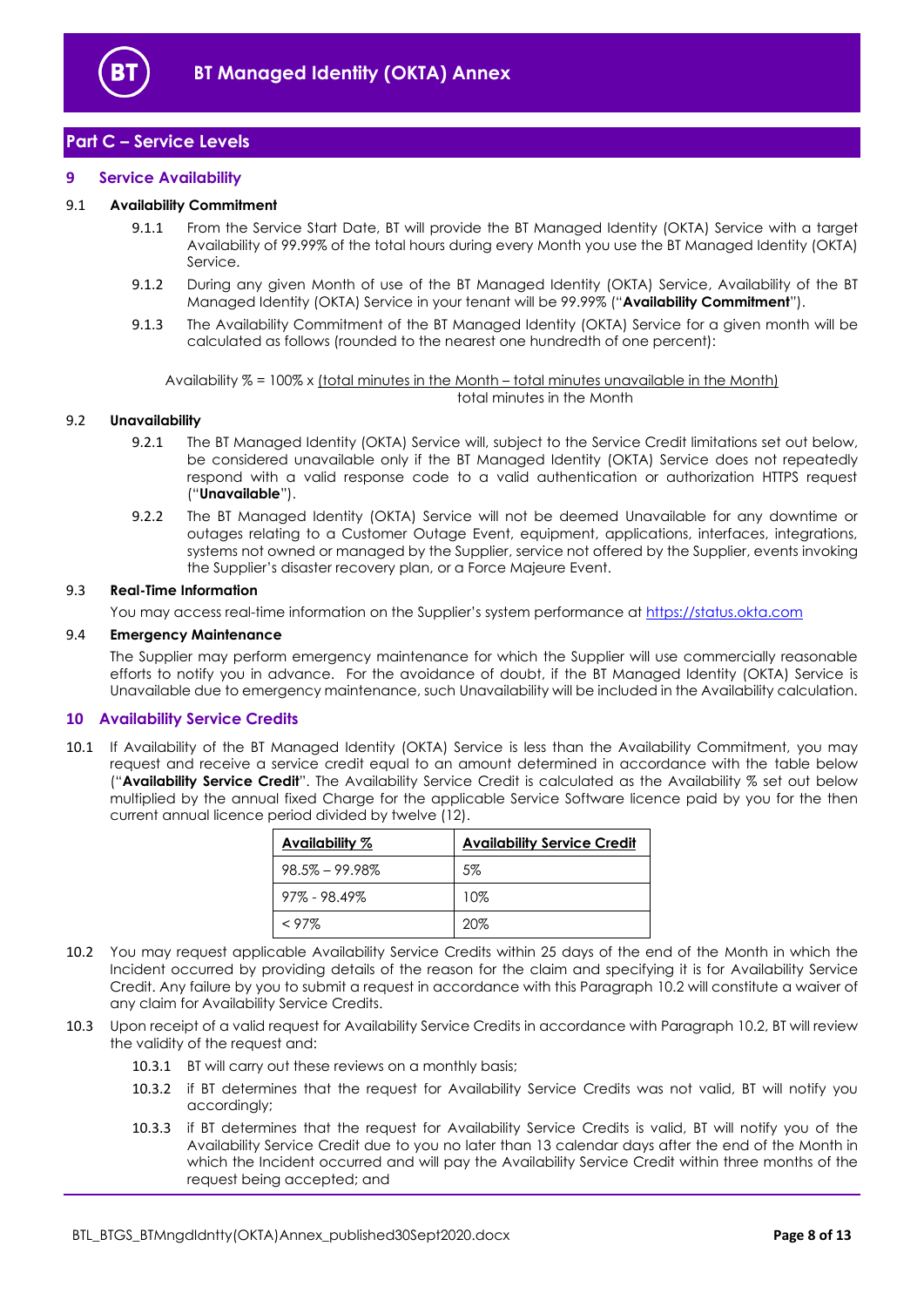

- 10.3.4 following expiry or termination of the Contract where no further invoices are due to be issued by BT, BT will pay you theAvailability Service Credits in a reasonable period of time.
- 10.4 The following is an example of Availability Service Credit calculation where:
	- 10.4.1 the monthly Recurring Charge is £50,000 per Month; and
	- 10.4.2 the Availability Service Credit due is three days.
	- BT will provide a credit of £50,000/30 days x 3 days i.e. £5,000.
- 10.5 Availability Service Credits will be aggregated and are available up to a maximum amount equal to 100 per cent of the monthly Recurring Charge for the affected Service after any discount has been applied.
- 10.6 The Availability Service Credits due to you under this Annex will be calculated on the Recurring Charges after any discount has been applied.
- 10.7 Availability Service Credits will be calculated in accordance with information recorded by, or on behalf of, BT or the Supplier.
- 10.8 The Availbility Commitment and Availability Service Credits will not apply:
	- 10.8.1 in the event that Clause 8 of the General Terms applies;
	- 10.8.2 during any trial period of the BT Managed Identity (OKTA) Service;
	- 10.8.3 to failures due to any Force Majeure Event;
	- 10.8.4 if you cause a delay or do not provide any requested information in accordance with any reasonable timescales BT or the Supplier tells you about;
	- 10.8.5 to any Incident not reported in accordance with Paragraph 5.2 of the Schedule; or
	- 10.8.6 if you have not complied with the Contract, including delay in any payments.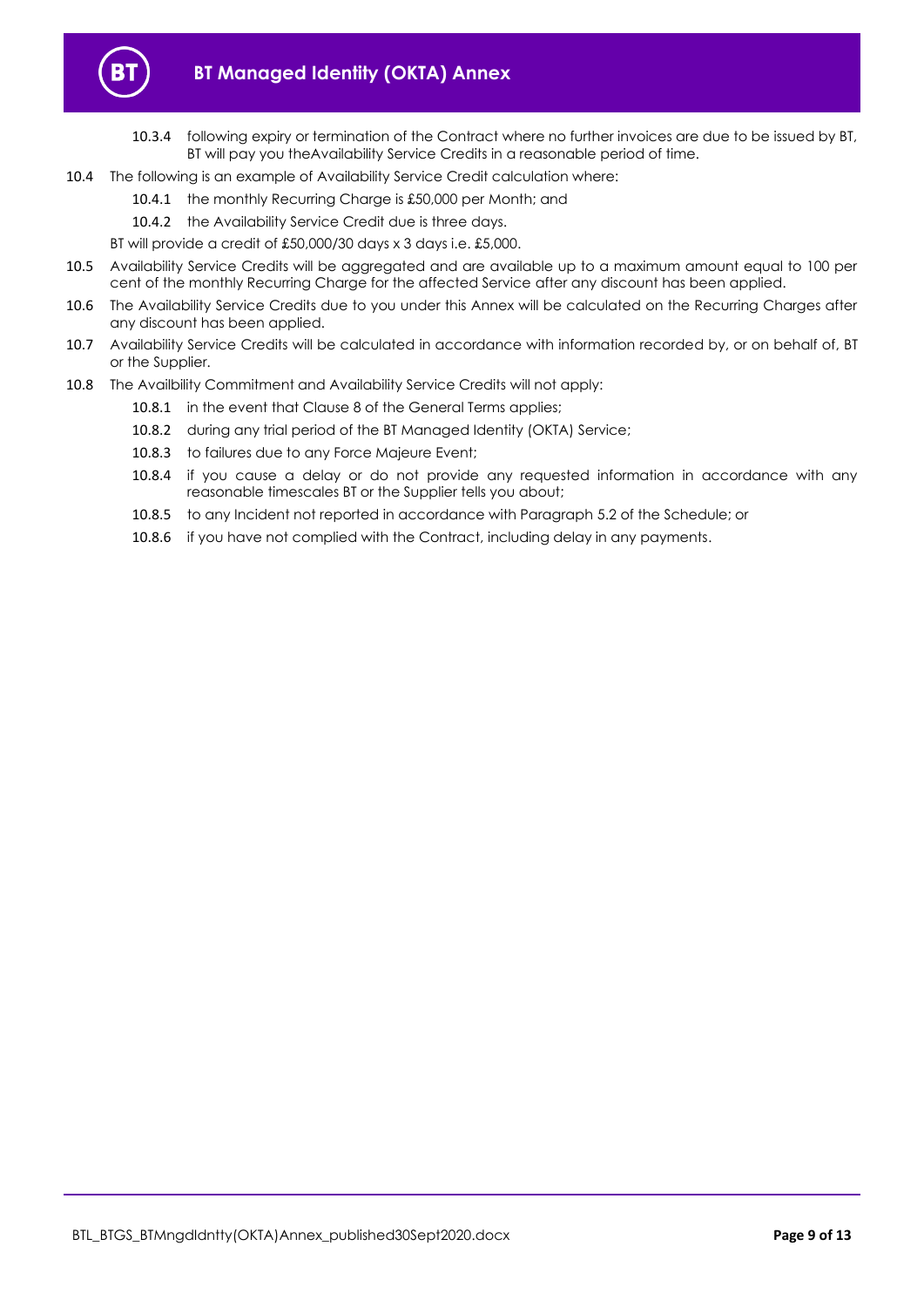

# <span id="page-9-0"></span>**Part D – Defined Terms**

## <span id="page-9-1"></span>**11 Defined Terms**

In addition to the defined terms in the General Terms and the Schedule, capitalised terms in this Annex will have the following meanings (and in the case of conflict between these defined terms and the defined terms in the General Terms or the Schedule, these defined terms will take precedence for the purposes of this Annex):

"**Active Directory**" or "**AD**" means active directory which centralises the management of users within that directory source.

"**Ad Hoc Consultancy**" means our consultancy services that may be required to determine the Graded Service Tier that is required for each solution.

"**Administrator**" means a person authorised to manage the BT Managed Identity (OKTA) Service using the Customer Portal.

"**Availability**" means the period of time when the BT Managed Identity (OKTA) Service is functioning.

"**Availability Service Credit**" has the meaning given in Paragraph [10.1.](#page-7-4)

"**BT Managed Identity (OKTA) Service**" has the meaning given in Paragraph [1.](#page-1-4)

"**BT Managed Security Service Schedule**" means a Schedule to the General Terms for the BT Managed Security Service that can be found at<https://www.globalservices.bt.com/en/terms-and-conditions> or is available on request.

"**Cell**" means the location or hub where your tenant is hosted, geographically there are different cells worldwide. "**Custom App**" means a customised application that is outside the standard list that the Supplier provides, it may be an application that is unique to your business.

"**Customer Outage Event**" means a period of time in which the BT Managed Identity (OKTA) Service is not available due to your acts, omissions or requests, including (a) configuration changes in, or failures of, your end of the network connection, (b) work performed by the Supplier at your request, or (c) your unavailability or untimely response to Incidents that require your participation for source identification and/or resolution. "**Customer Portal**" has the meaning given in Paragraph [2.3.](#page-1-7)

"**Customer Transaction Logs**" means the metadata of all network traffic sent to or received by the Supplier from or to you in your use of the BT Managed Identity (OKTA) Service.

"**Directory**" means the main area where all user accounts are stored within a solution.

"**EULA**" has the meaning given in Paragraph [6.7.1.](#page-3-2)

"**File Transfer Protocol**" or "**FTP**" means standard network protocol used to transfer files from one host to another host over a TCP-based network, such as the Internet.

"**Hyper-Text Transfer Protocol**" or "**HTTP**" means an application protocol for distributed, collaborative, hypermedia information systems.

"**Hyper-Text Transfer Protocol Secure**" or "**HTTPS**" means a communications protocol for secure communication over a computer network, with especially wide deployment on the Internet.

"**LDAP**" means Lightweight Directory Access Protocol which is an industry standard protocol for accessing and maintaining distributed directory information.

"**Lifecycle Management**" or "**LCM**" means setting up automatic rules for on-boarding and off-boarding users. "**Month**" means full calendar month.

"**Multi-Factor Authentication**" or "**MFA**" means a User is only granted access after providing two or more pieces of information to validate their identity.

"**O365**" means office 365 which is a software package offered by Microsoft.

"**Professional Services**" or "**PS**" means those services provided by BT which are labour related services.

"**SAML**" means security assertion markup language which is an open standard for exchanging authentication data between two parties.

"**Schedule**" means the BT Managed Security Service Schedule.

"**Service Desk**" means the helpdesk that will be available 24x7x365 for the Customer Contact to contact to submit service requests, report Incidents and ask questions about the BT Managed Identity (OKTA) Service. "**Service Management Boundary**" has the meaning given in Paragrap[h 4.1.](#page-2-3)

"**Service Options**" has the meaning given in Paragraph [3.](#page-1-6)

"**Service Software**" means the Supplier's cloud based platform and User Subscription, as applicable.

"**SIEM**" means security information and event management.

"**Simple Service Requests**" has the meaning given in Paragraph [2.4.](#page-1-8)

"**Single Sign-On**" or "**SSO**" means an access method where one login allows access to multiple applications.

"**SPLUNK**" means the process of having a search engine for log files.

"**Standard Service Components**" has the meaning given in Paragrap[h 2.](#page-1-5)

"**Supplier**" means OKTA Inc., having its principal place of business at 100 First Street, 6th Floor, 600 San Francisco 94105-4687, USA.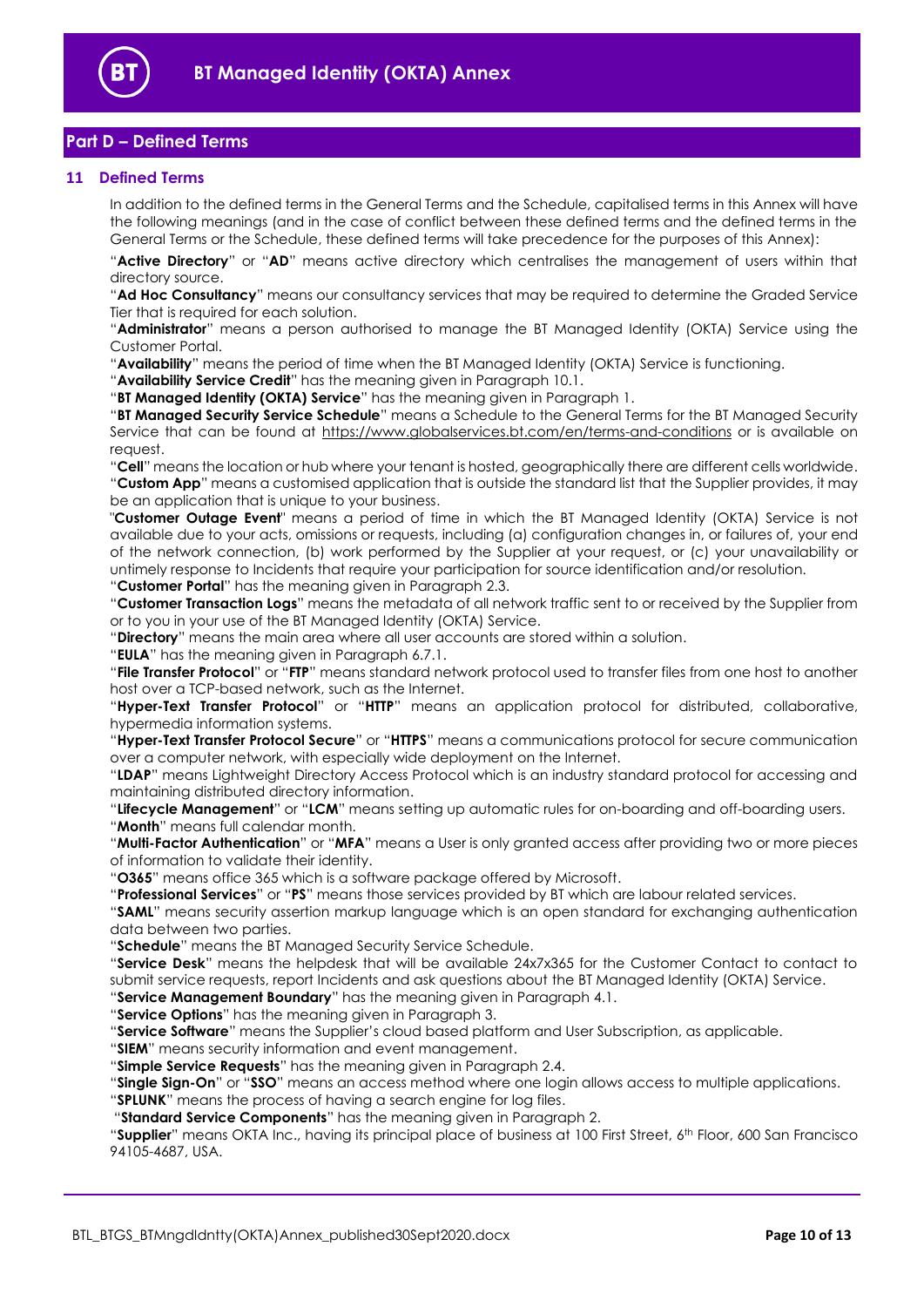

"**SWA**" means secure web authentication which is an access management method used for web hosted applications.

"**Unavailable**" has the meaning given in Paragraph [9.2.1.](#page-7-5)

"**Universal Directory**" or "**UD**" means the main directory source where you can add other AD and HR systems.

"**User Subscription**" means a right for a specific individual User to access the BT Managed Identity (OKTA) Service. "**Verification App**" means the application allowing access to the BT Managed Identity (OKTA) Service through certain mobile operating systems and computers including OKTA verify, Google authenticator or Cisco Duo, or other 3rd party applications.

"**Workflows**" means an advanced method of setting up automatic security policies that can be applied to User groups.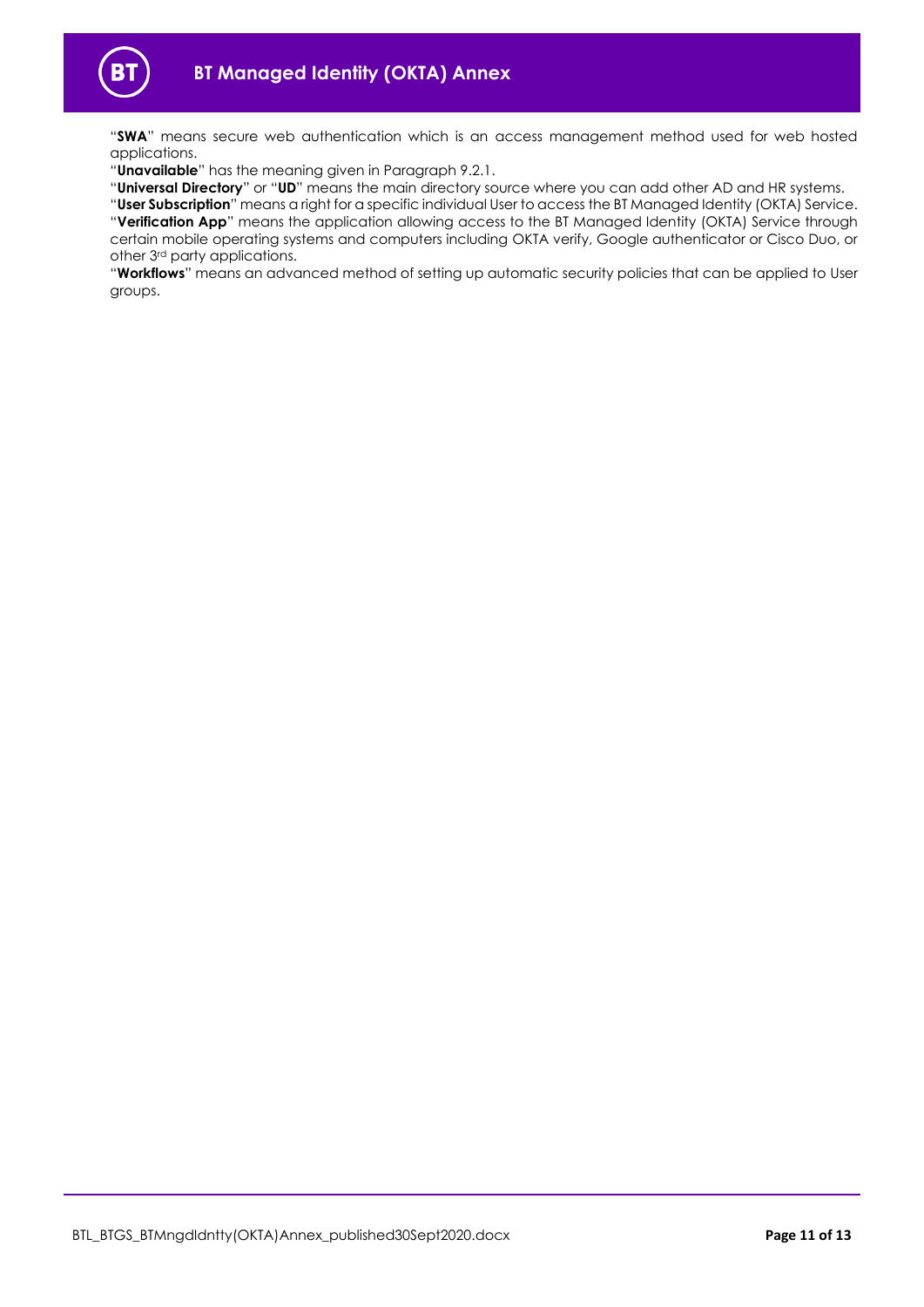# **Appendix 1**

|                                                                                                    | <b>Service Option</b>                           |                                                 |                                                            |  |
|----------------------------------------------------------------------------------------------------|-------------------------------------------------|-------------------------------------------------|------------------------------------------------------------|--|
| Feature                                                                                            | Foundation                                      | <b>Foundation Plus</b>                          | Premium                                                    |  |
| Single sign-on                                                                                     |                                                 |                                                 |                                                            |  |
| <b>Included</b>                                                                                    | Yes                                             | Yes                                             | Yes                                                        |  |
| Desktop SSO                                                                                        | <b>No</b>                                       | Yes                                             | Yes                                                        |  |
| <b>Number of</b><br><b>Directory sources</b>                                                       | $\mathbf{1}$                                    | Up to 3                                         | Up to 5                                                    |  |
| <b>Number of Users</b>                                                                             | any number of Users,<br>based on price-per-User | any number of Users,<br>based on price-per-User | any number of Users,<br>based on price-per-User            |  |
| <b>Number of</b><br>applications(SWA)                                                              | Up to 5                                         | Up to 10                                        | Up to 25                                                   |  |
| <b>Number of</b><br>applications(SAML                                                              | O365 only                                       | O365 and 10 SAML                                | O365 and 25 SAML                                           |  |
| <b>Application type</b>                                                                            | <b>No</b>                                       | <b>No</b>                                       | Custom App (1 day PS)                                      |  |
| <b>Mobile SSO</b><br><b>Included</b>                                                               | Yes                                             | Yes                                             | Yes                                                        |  |
| Multi-factor<br><i>authentication</i>                                                              |                                                 |                                                 |                                                            |  |
| <b>Included</b>                                                                                    | <b>Basic</b>                                    | <b>Basic</b>                                    | Adaptive<br>includes risk-based and<br>contextual policies |  |
| <b>Number of access</b><br>policies<br>(e.g. for all users,<br>certain apps,<br>certain locations) | up to 5                                         | up to 10                                        | up to 50                                                   |  |
| <b>Number of</b><br>authentication<br>factors<br>(e.g. Okta push,<br>bio-metrics)                  | $\overline{2}$                                  | up to 3                                         | up to 7                                                    |  |
| <b>Authentication</b><br>factors                                                                   | Any Okta catalogue<br>factor                    | Any Okta catalogue<br>factor                    | Any Okta catalogue<br>factor                               |  |
| <b>Radius</b>                                                                                      | no                                              | no                                              | Yes                                                        |  |